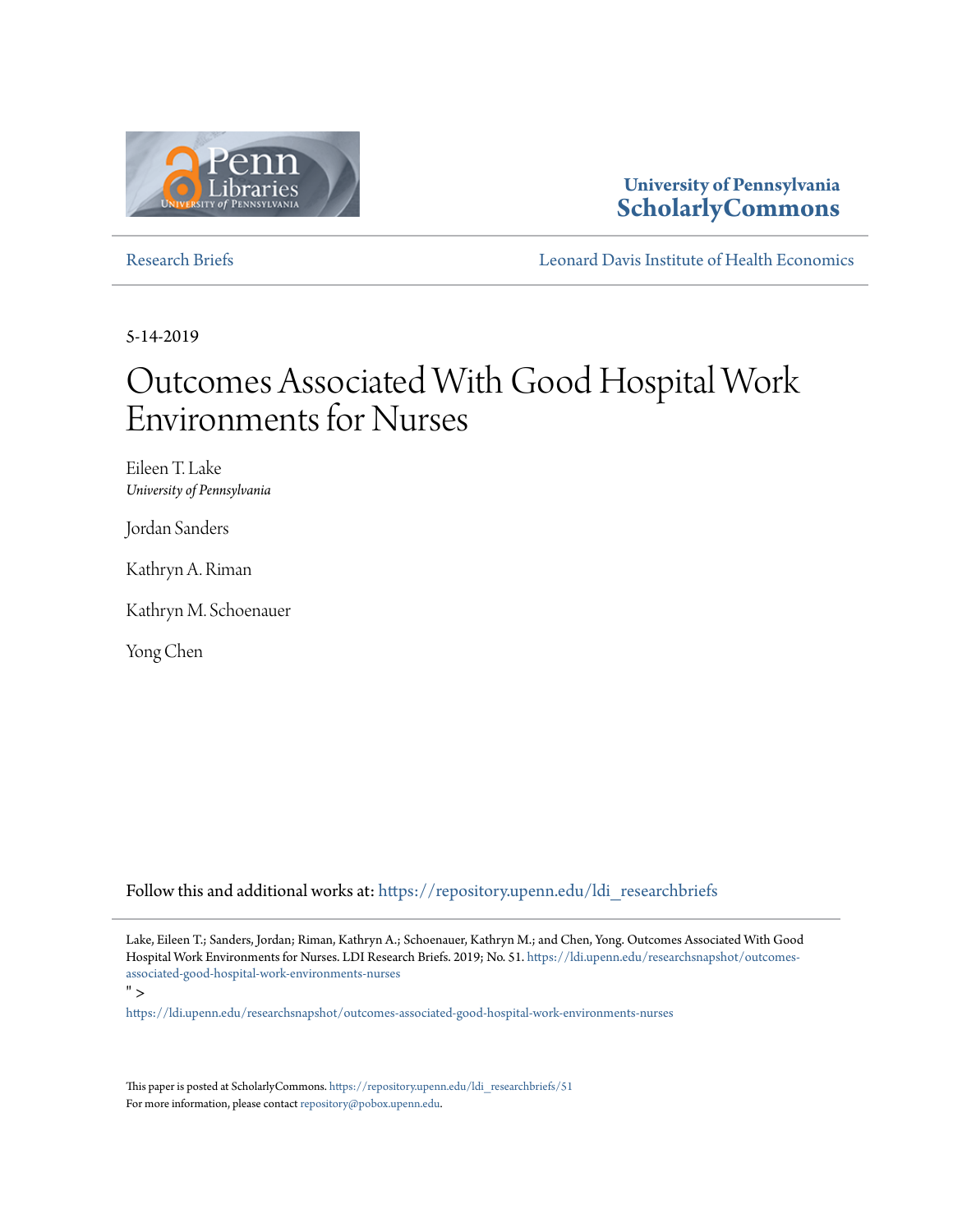## Outcomes Associated With Good Hospital Work Environments for Nurses

### **Abstract**

Hospital work environments that promote nurse leadership, encourage nurse participation in hospital governance and decision-making, assure adequate resources and staffing, and foster collaboration between doctors and nurses are consistently associated with better patient, quality, safety, and job outcomes. The work environment offers a powerful target for improvement efforts and warrants the resources and attention of health care administrators.

#### **Keywords**

Nurse work environment, patient safety, nurses

**License**

**[Creative](https://creativecommons.org/licenses/by-nd/4.0/)** 

**This work is licensed under a** [Creative Commons Attribution-No Derivative Works 4.0 License.](https://creativecommons.org/licenses/by-nd/4.0/) License